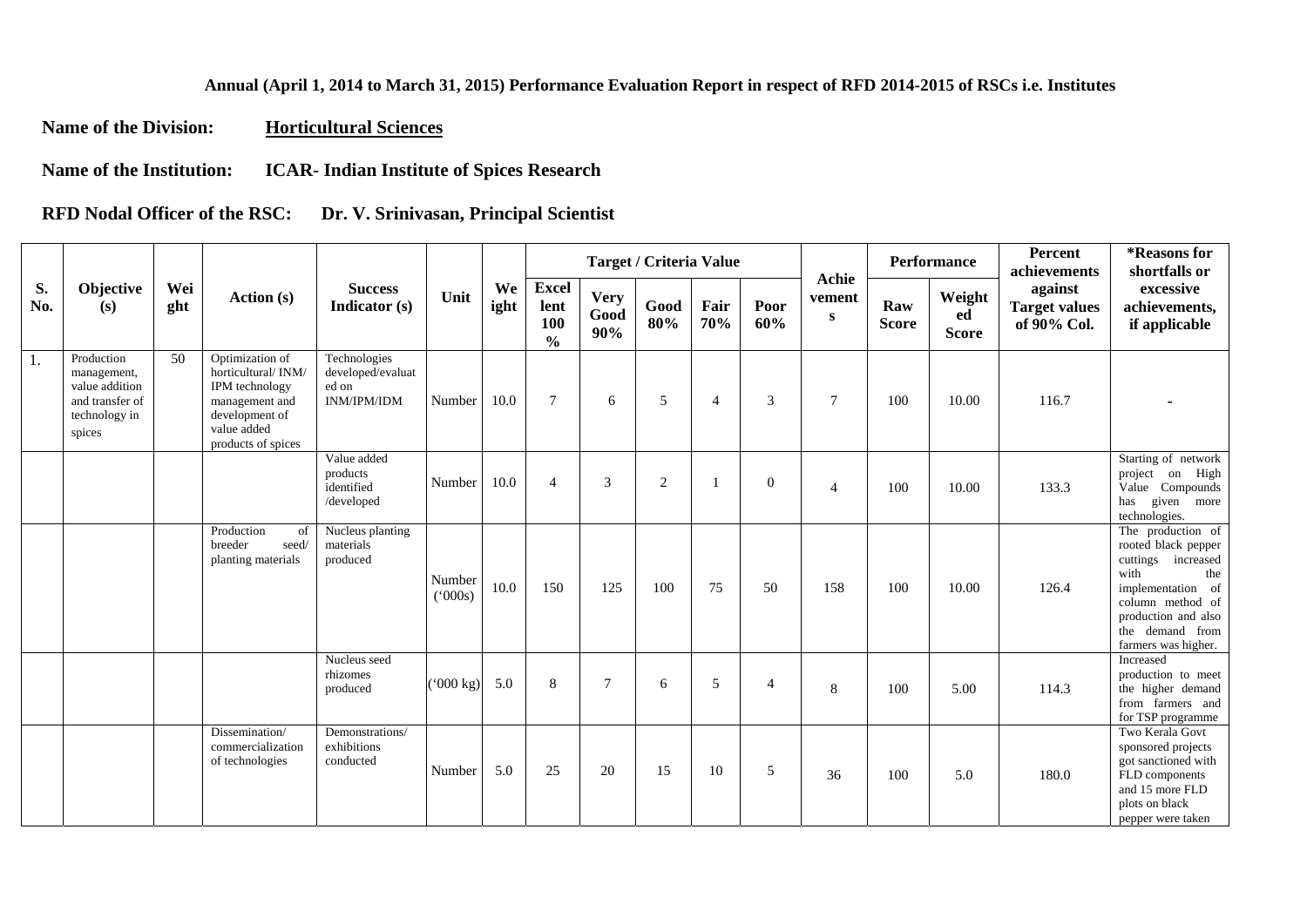|    |                                                                                   |                |                                                                                                                                          |                                                                         |        |                |                |                |                |                |                |                |     |      |                | up in Kozhikode<br>district.                                                                                                    |
|----|-----------------------------------------------------------------------------------|----------------|------------------------------------------------------------------------------------------------------------------------------------------|-------------------------------------------------------------------------|--------|----------------|----------------|----------------|----------------|----------------|----------------|----------------|-----|------|----------------|---------------------------------------------------------------------------------------------------------------------------------|
|    |                                                                                   |                |                                                                                                                                          | Trainings<br>conducted<br>(farmers/ agrl.<br>officers and<br>others)    | Number | 5.0            | 19             | 16             | 13             | 10             | $\tau$         | 33             | 100 | 5.0  | 206.3          | More training under<br>TSP $\&$ on request<br>from<br>State<br>Departments were<br>taken up as separate<br>funds were allotted. |
|    |                                                                                   |                |                                                                                                                                          | Partnership<br>development<br>including<br>licensing of<br>technologies | Number | 5.0            | $\tau$         | 6              | 5              | $\overline{4}$ | 3              | 12             | 100 | 5.0  | 200.0          | Establishment<br>of<br><b>ITM-BPD</b><br>has<br>stimulated<br>commercialization<br>of<br>technologies<br>through NRDC.          |
| 2. | Conservation<br>of genetic<br>resources for<br>sustainable<br>use                 | 30             | Collection,<br>conservation<br>and<br>cataloguing<br>of<br>spices germplasm<br>and<br>characterization for<br>useful agronomic<br>traits | Germplasm<br>accessions<br>collected,<br>conserved and<br>catalogued    | Number | 20.0           | 192            | 160            | 128            | 96             | 64             | 196            | 100 | 20.0 | 122.5          |                                                                                                                                 |
|    |                                                                                   |                |                                                                                                                                          | Accessions<br>evaluated for<br>specific<br>agronomic traits             | Number | 10.0           | 138            | 115            | 92             | 69             | 46             | 166            | 100 | 10.0 | 144.3          | core<br>black<br>Fifty<br>pepper accessions<br>were included for<br>field trials                                                |
|    | Publication/D<br>ocumentation                                                     | 5              | Publication of the<br>research articles in<br>the journals having<br>the NAAS rating<br>of 6.0 and above                                 | Research articles<br>published                                          | Number | 3              | 14             | 12             | 10             | 8              | 6              | 14             | 100 | 3.0  | 116.7          |                                                                                                                                 |
|    |                                                                                   |                | Timely publication<br>of the Institute<br><b>Annual Report</b><br>$(2013 - 2014)$                                                        | <b>Annual Report</b><br>published                                       | Date   | $\overline{2}$ | 30.06.<br>2014 | 02.07.<br>2014 | 04.07.<br>2014 | 07.07<br>.2014 | 09.07.2<br>014 | 27.06.20<br>14 | 100 | 2.0  |                |                                                                                                                                 |
|    | Fiscal<br>resource<br>management                                                  | $\overline{2}$ | Utilization of<br>released plan fund                                                                                                     | Plan fund utilized                                                      | $\%$   | 2              | 98             | 96             | 94             | 92             | 90             | 99.99          | 100 | 2.0  | $\overline{a}$ |                                                                                                                                 |
|    | Efficient<br>functioning of<br><b>RFD</b><br>the<br>system                        | $\mathfrak{Z}$ | Timely submission<br>of draft RFD for<br>2014-2015<br>for<br>approval                                                                    | On-time<br>submission                                                   | Date   | 2.0            | 15/05/<br>2014 | 16/05/<br>2014 | 19/05/<br>2014 | 20/05<br>/2014 | 21/05/2<br>014 | 12/05/2<br>014 | 100 | 2.0  |                |                                                                                                                                 |
|    |                                                                                   |                | Timely submission<br>of results for 2013-<br>2014                                                                                        | On-time<br>submission                                                   | Date   | 1.0            | 01/05/<br>2014 | 02/05/<br>2014 | 05/05/<br>2014 | 06/05<br>/2014 | 07/05/2<br>014 | 30/04/2<br>014 | 100 | 1.0  |                |                                                                                                                                 |
|    | Enhanced<br>Transparency<br>/ Improved<br>Service<br>delivery of<br>Ministry/Depa | 3              | Rating from<br><b>Independent Audit</b><br>of implementation<br>of Citizens' /<br>Clients' Charter<br>(CCC)                              | Degree of<br>implementation of<br>commitments in<br>CCC                 | $\%$   | 2              | 100            | 95             | 90             | 85             | 80             | 100            | 100 | 2.0  |                |                                                                                                                                 |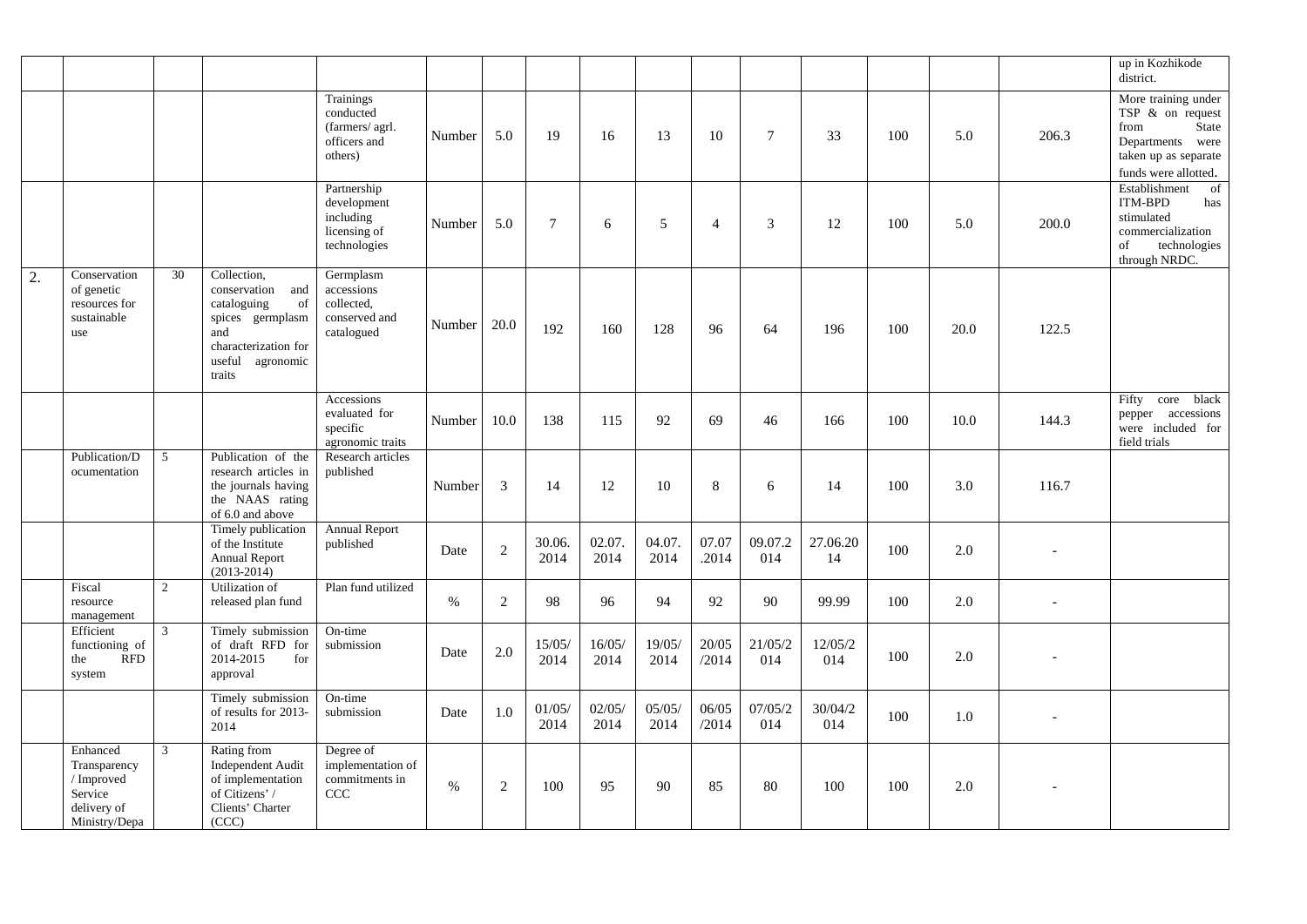| rtment                     |        |                                                                                                                                                         |                                                    |      |                |              |                  |                  |                                |                  |                 |                |                |                                                                                                                              |
|----------------------------|--------|---------------------------------------------------------------------------------------------------------------------------------------------------------|----------------------------------------------------|------|----------------|--------------|------------------|------------------|--------------------------------|------------------|-----------------|----------------|----------------|------------------------------------------------------------------------------------------------------------------------------|
|                            |        | Independent Audit<br>of implementation<br>Grievance<br>of<br>Redress<br>Management<br>(GRM) system                                                      | Degree of success<br>in implementing<br><b>GRM</b> | %    |                | 100          | 95               | 90               | 85                             | 80               | 100             | 100            | 1.0            |                                                                                                                              |
| Administrativ<br>e Reforms | $\tau$ | Update<br>organizational<br>strategy to align<br>with revised<br>priorities                                                                             | Date                                               | Date | $\overline{c}$ | Nov.<br>2014 | Nov. $2$<br>2014 | Nov. $3$<br>2014 | Nov.<br>$\overline{4}$<br>2014 | Nov. $5$<br>2014 | Sept 24<br>2014 | 100            | 2.0            |                                                                                                                              |
|                            |        | Implementation of<br>agreed milestones<br>of<br>approved<br>Mitigating<br>for<br>Strategies<br>Reduction<br>of<br>potential risk of<br>corruption (MSC) | % of imple-<br>mentation                           | %    |                | 100          | 90               | 80               | 70                             | 60               | 100             | 100            | 1.0            |                                                                                                                              |
|                            |        | Implementation of<br>agreed milestones<br>for ISO 9001                                                                                                  | % of imple-<br>mentation                           | %    | 2              | 100          | 95               | 90               | 85                             | 80               | $\overline{0}$  | $\overline{0}$ | $\overline{0}$ | <b>ISO</b><br>Implemented<br>regulations and got<br>awarded 9001-2008<br>on 10 March 2015<br>after getting audited<br>twice. |
|                            |        | Implementation of<br>milestones of<br>approved<br><b>Innovation Action</b><br>Plans (IAPs)                                                              | % of imple-<br>mentation                           | %    | 2              | 100          | 90               | 80               | 70                             | 60               | 100             | 100            | 2.0            |                                                                                                                              |

 **Total Composite Score: 98.00**

 **Rating: EXCELLENT**